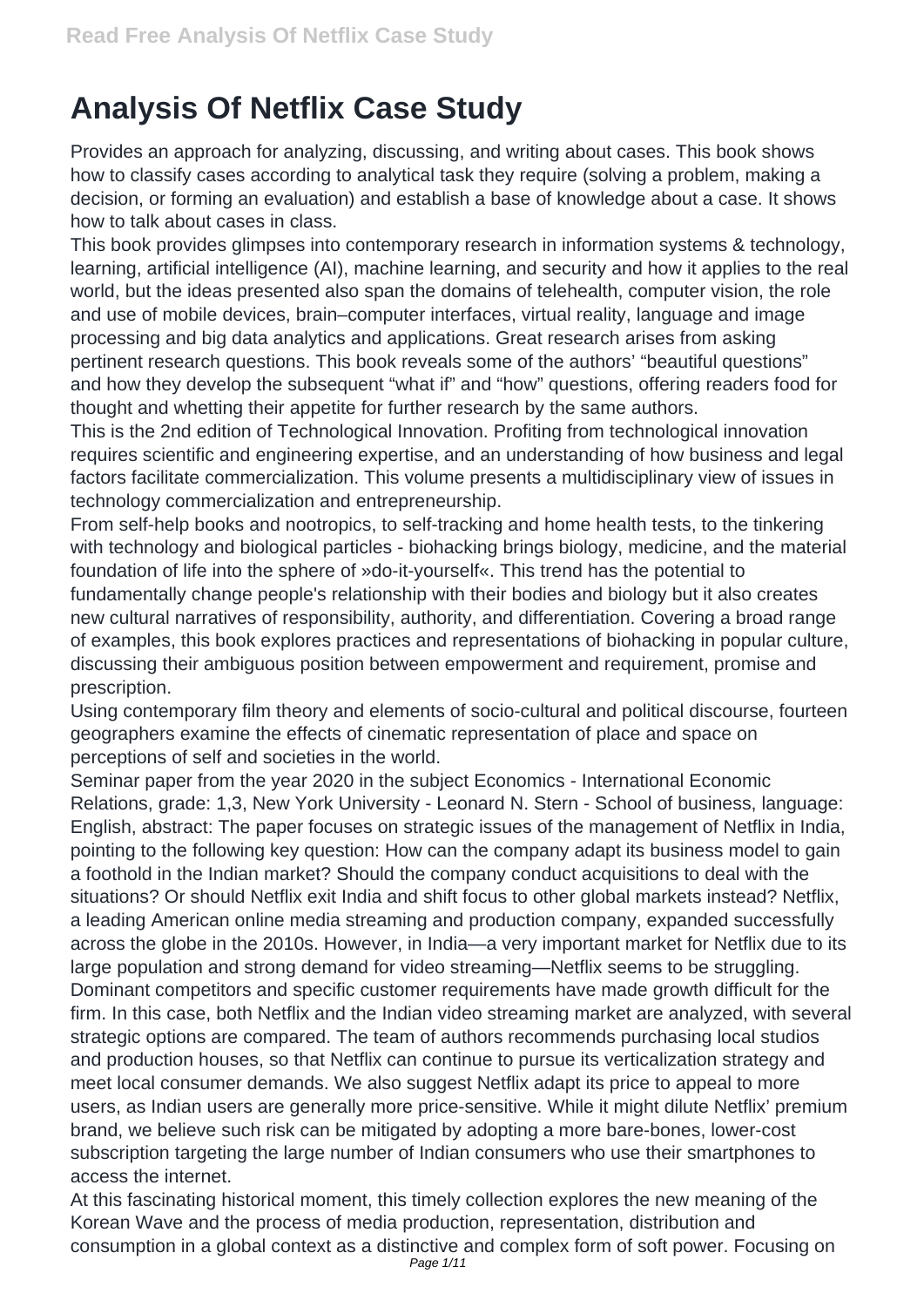the most recent phenomenon of Korean popular culture, this book considers the Korean Wave in the global digital age and addresses the social, cultural and political implications in their complexity within the contexts of global inequalities and uneven power structures. The collection brings together internationally renowned scholars and regional specialists to examine this historically significant, visibly growing, yet under-explored current phenomenon in the global digital age. Drawing on a wide range of perspectives from media and communications, cultural studies, sociology, history and anthropology, and including a series of case studies from Asia, the USA, Europe and the Middle East, it provides an empirically rich and theoretically stimulating tour of this area of study, going beyond the standard Euro-American view of the evolving and complex dynamics of the media today. This collection is essential reading for students and scholars interested in Korean popular culture and in film, media, fandom and cultural industries more widely.

The New York Times bestseller Shortlisted for the 2020 Financial Times & McKinsey Business Book of the Year Netflix cofounder Reed Hastings reveals for the first time the unorthodox culture behind one of the world's most innovative, imaginative, and successful companies There has never before been a company like Netflix. It has led nothing short of a revolution in the entertainment industries, generating billions of dollars in annual revenue while capturing the imaginations of hundreds of millions of people in over 190 countries. But to reach these great heights, Netflix, which launched in 1998 as an online DVD rental service, has had to reinvent itself over and over again. This type of unprecedented flexibility would have been impossible without the counterintuitive and radical management principles that cofounder Reed Hastings established from the very beginning. Hastings rejected the conventional wisdom under which other companies operate and defied tradition to instead build a culture focused on freedom and responsibility, one that has allowed Netflix to adapt and innovate as the needs of its members and the world have simultaneously transformed. Hastings set new standards, valuing people over process, emphasizing innovation over efficiency, and giving employees context, not controls. At Netflix, there are no vacation or expense policies. At Netflix, adequate performance gets a generous severance, and hard work is irrelevant. At Netflix, you don't try to please your boss, you give candid feedback instead. At Netflix, employees don't need approval, and the company pays top of market. When Hastings and his team first devised these unorthodox principles, the implications were unknown and untested. But in just a short period, their methods led to unparalleled speed and boldness, as Netflix quickly became one of the most loved brands in the world. Here for the first time, Hastings and Erin Meyer, bestselling author of The Culture Map and one of the world's most influential business thinkers, dive deep into the controversial ideologies at the heart of the Netflix psyche, which have generated results that are the envy of the business world. Drawing on hundreds of interviews with current and past Netflix employees from around the globe and never-before-told stories of trial and error from Hastings's own career, No Rules Rules is the fascinating and untold account of the philosophy behind one of the world's most innovative, imaginative, and successful companies. THE LIGHTNING-FAST PATH TO CREATING MASSIVELY VALUABLE BUSINESSES ------------------------------------------------------------------ This book is absolutely essential for anyone hoping to start a new business, grow an existing business, or scale an already mature business even higher. There are tools and techniques herein that provide the necessary information to become a major industry player regardless of what business you operate, and this potential will only grow with time. As you'll see throughout the pages of this summary, the only drawback is that with great power comes great responsibility. Blitz-scaling is not for the faint of heart, not for those hoping or needing to take it slow, and it is not for those who are not prepared for change (or diversity). This is a fast growth business model, the fastest possible really, and the success stories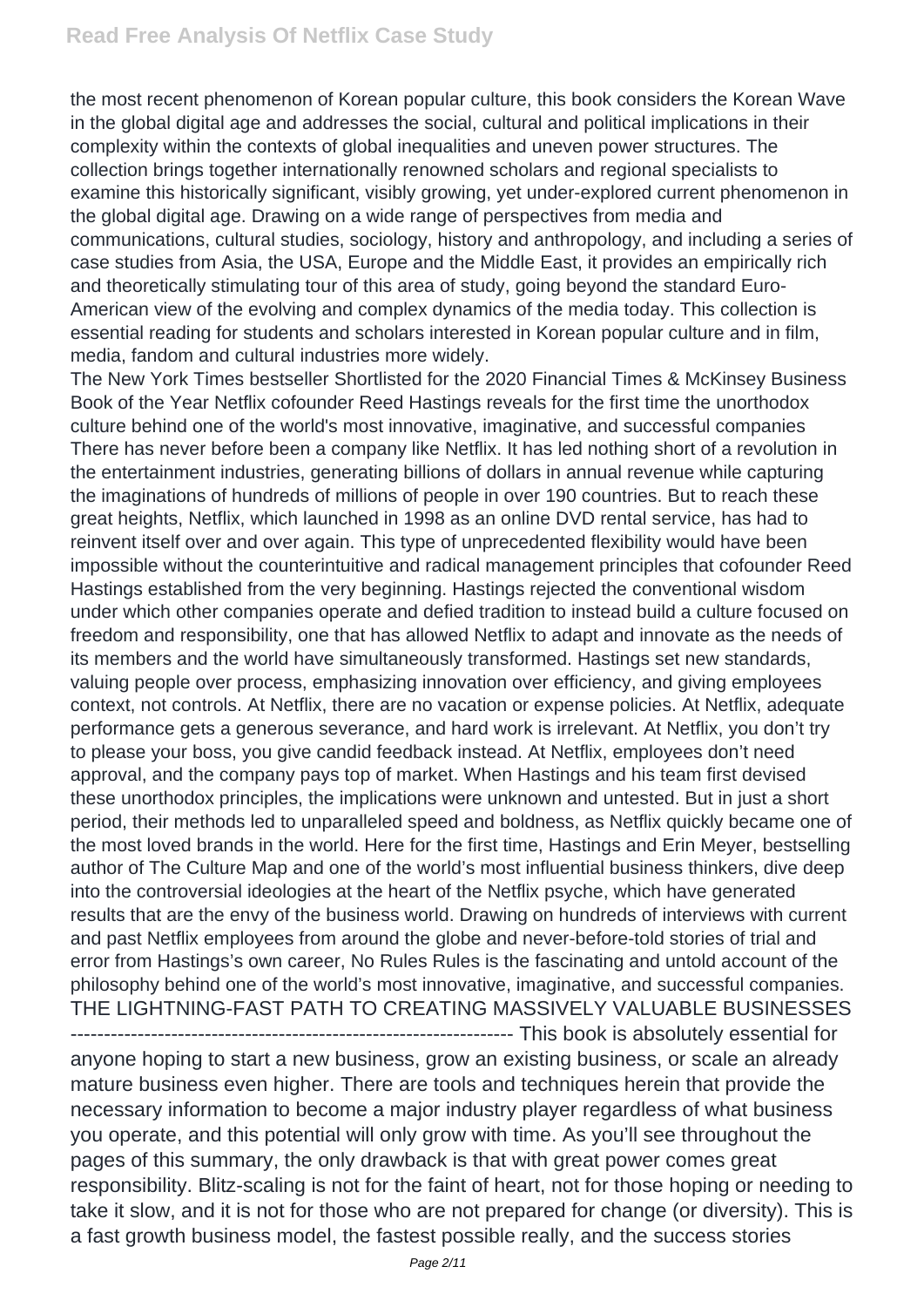contained herein are technically atypical. The fact remains that many companies that attempt the blitzscaling method will fail—and badly.

This thesis is more of a case study, aiming to explore the potential impact of Netflix' business model and strategy on the traditional television and film ecosystem. It is a forward-looking examination, derived from CEO Reed Hastings' Long-Term View for Netflix as declared through the company's Investor Relations website in February 2014. This outlook was presented the same time the company's 10-K was filed for Fiscal Year [FY] 2013 with the Securities and Exchange Commission. Reed Hastings' Long-Term View for Netflix is written like a manifesto, declaring the revolutionary power that the company holds with regards to the television and film industry, primarily as a distributor of content. Netflix's power lies within its proprietary system and application technology that offers its subscribers suggestions and recommendations on what next to watch based on their viewing preferences and history. This collection of data has allowed Netflix to make decisions on content licensing and acquisition and, within the last few years, investment in original content. The Internet TV network's platform is available to subscribers for a no-commitment low monthly fee. Content is widely accessible, from any Internet connection and across a multitude of devices, from smartphones to largeformat Smart TVs. Hastings declares that "the linear TV channel model is ripe for replacement" because of new time-shifting capabilities and technological advancements, including Netflix's own, that have given audiences advanced screen proliferation, and new choices in how they consume television and film, primarily through the Internet. This case study aims to present the ways in which Netflix is challenging that linear television model and theatrical film release model alike through their business model and strategy, as outlined particularly in the company's long-term view, outlook in their financial documents to investors, and releases about future endeavors.

This monograph offers a close reading of the financial story of Netflix, exposing the central importance of narrativity, performative language, and affect, which drive the speculative worlds of global finance, technology, and now television.

How streaming services and internet distribution have transformed global television culture. Television, once a broadcast medium, now also travels through our telephone lines, fiber optic cables, and wireless networks. It is delivered to viewers via apps, screens large and small, and media players of all kinds. In this unfamiliar environment, new global giants of television distribution are emerging—including Netflix, the world's largest subscription video-on-demand service. Combining media industry analysis with cultural theory, Ramon Lobato explores the political and policy tensions at the heart of the digital distribution revolution, tracing their longer history through our evolving understanding of media globalization. Netflix Nations considers the ways that subscription video-on-demand services, but most of all Netflix, have irrevocably changed the circulation of media content. It tells the story of how a global video portal interacts with national audiences, markets, and institutions, and what this means for how we understand global media in the internet age. Netflix Nations addresses a fundamental tension in the digital media landscape – the clash between the internet's capacity for global distribution and the territorial nature of media trade, taste, and regulation. The book also explores the failures and frictions of video-on-demand as experienced by audiences. The actual experience of using video platforms is full of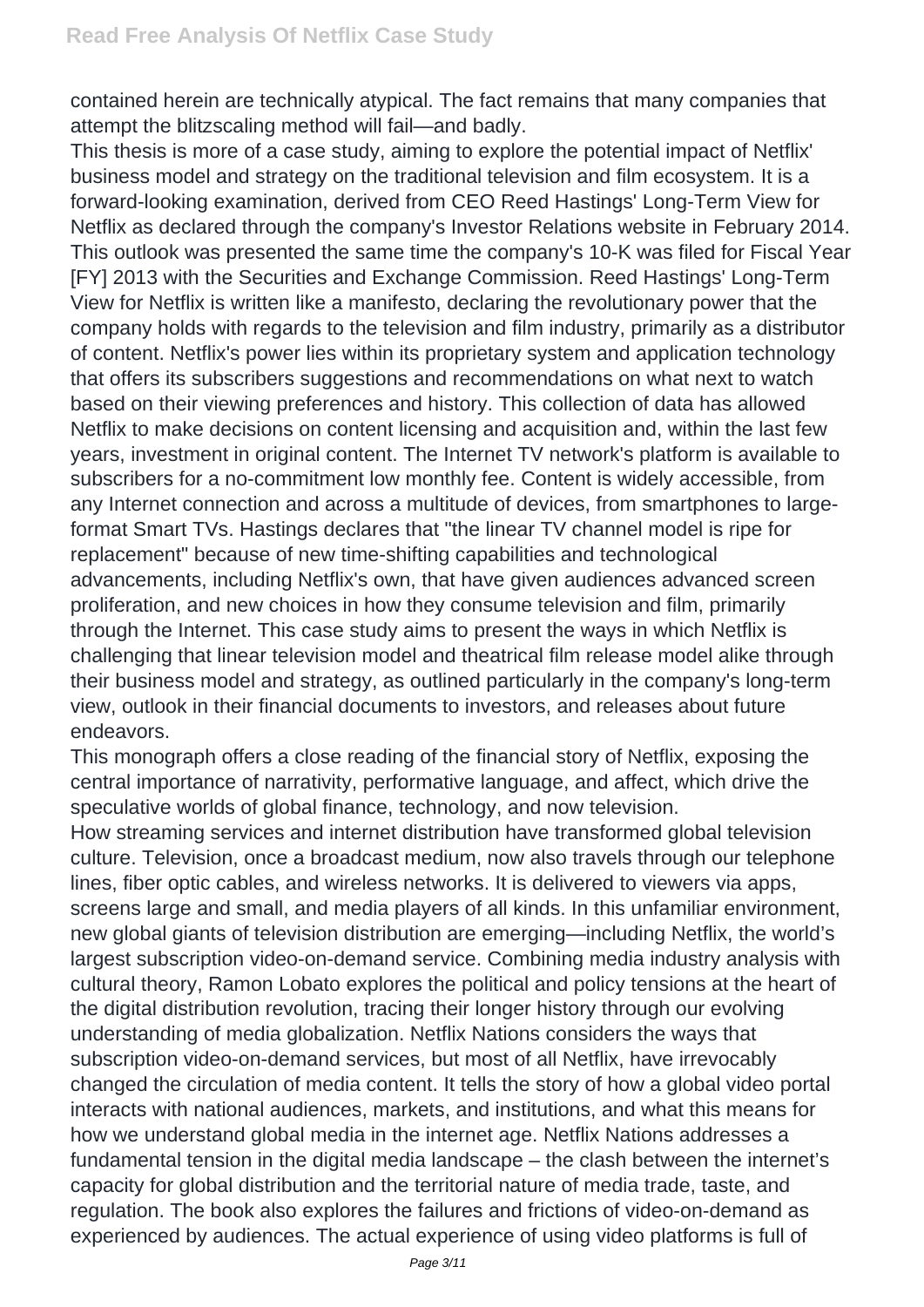subtle reminders of market boundaries and exclusions: platforms are geo-blocked for out-of-region users ("this video is not available in your region"); catalogs shrink and expand from country to country; prices appear in different currencies; and subtitles and captions are not available in local languages. These conditions offer rich insight for understanding the actual geographies of digital media distribution. Contrary to popular belief, the story of Netflix is not just an American one. From Argentina to Australia, Netflix's ascension from a Silicon Valley start-up to an international television service has transformed media consumption on a global scale. Netflix Nations will help readers make sense of a complex, ever-shifting streaming media environment. As established markets become less profitable, companies increasingly need to find ways to create and capture new markets. Despite much investment and commitment, most firms struggle to do this. What, exactly, is getting in their way? The authors of the best-selling book Blue Ocean Strategy have spent over a decade exploring that question. They have seen that the trouble lies in managers' mental models--ingrained assumptions and theories about the way the world works. Though these models may work perfectly well in mature markets, they undermine executives' attempts to discover uncontested new spaces with ample potential (blue oceans) and keep companies firmly anchored in existing spaces where competition is bloody (red oceans). This article describes how to break free of these red ocean traps. To do that, managers need to: (1) Focus on attracting new customers, not pleasing current customers; (2) Worry less about segmentation and more about what different segments have in common; (3) Understand that market creation is not synonymous with either technological innovation or creative destruction; and (4) Stop focusing on premium versus low-cost strategies. The Harvard Business Review Classics series offers you the opportunity to make seminal Harvard Business Review articles a part of your permanent management library. Each highly readable volume contains a groundbreaking idea that continues to shape best practices and inspire countless managers around the world--and will have a direct impact on you today and for years to come.

This report analyses the processes that turn data into economic value for online search, e-commerce and media platforms. It concludes that forcing data sharing through policy intervention would not prevent dominant incumbents to continue to benefit economically from greater access to data over new entrants. Instead, policy makers should focus on enabling niche entry, niche growth and a level playing field for competitors in new and emerging markets. Data play a central role in the business models that shape competition and innovation in digital markets. As dominant providers of online services collect ever more user data they generate data-driven network effects. They can then improve their services faster, and venture faster into related markets than competitors with less data, thereby raising entry barriers for innovative start-ups. The authors, Sally Broughton Micova (CERRE & University of East Anglia), Jan Krämer (CERRE & University of Passau) and Daniel Schnurr (University of Passau), have analysed processes that transform data into economic value for online search, e-commerce and media platforms. They find that in each case, more data, especially on user behaviour, gradually improves the quality of the service, thereby generating high economic benefits for the firm. The authors find that data-driven network effects can nevertheless be a source of efficiency which can ultimately benefit consumers. Even if some data is shared through policy intervention, dominant incumbents will continue to benefit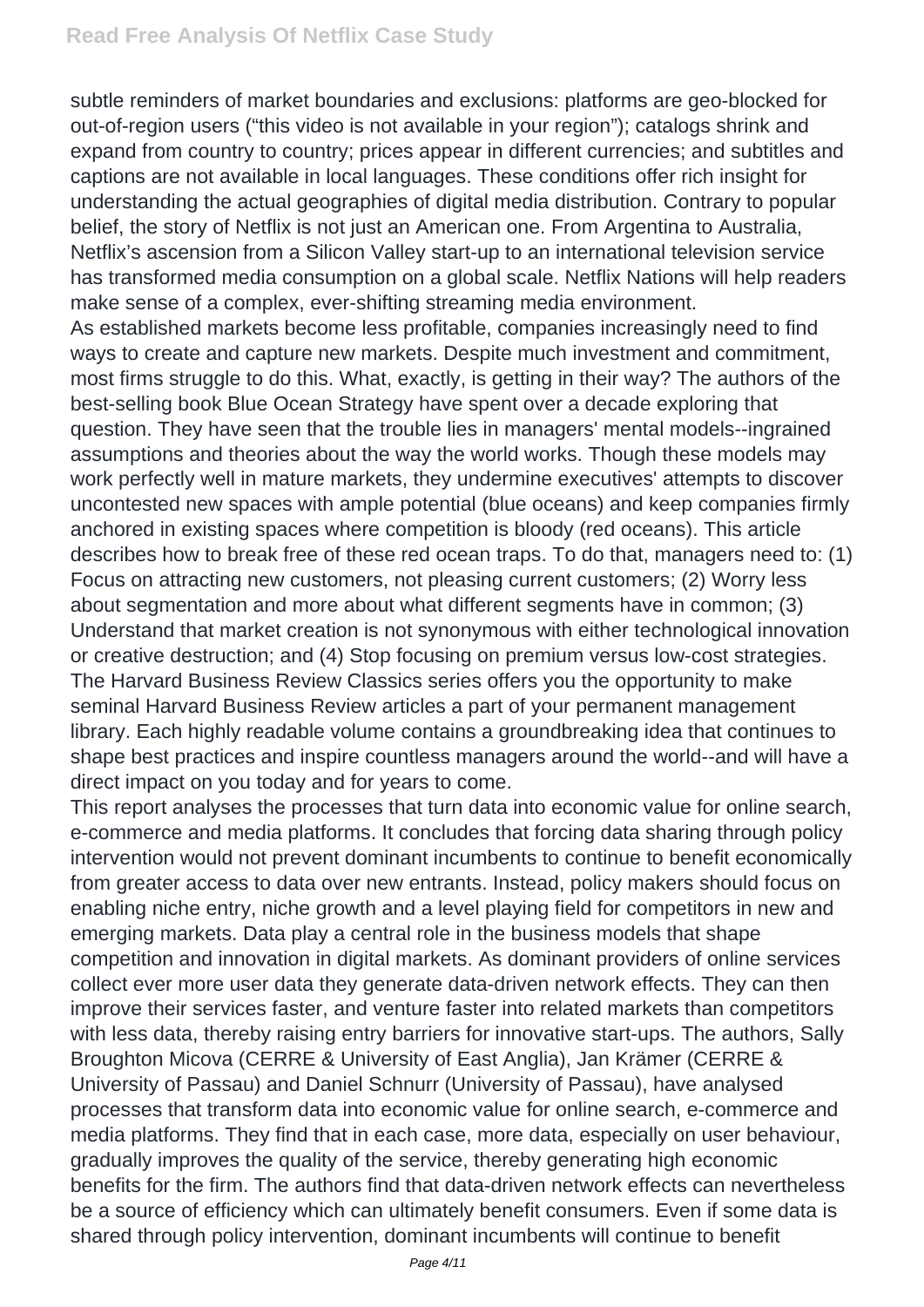economically and competitively from greater access to data over new entrants. "We conclude that it is neither realistic nor desirable to try to break data-driven network effects through policy intervention. Instead, we would strongly encourage policy makers to focus on enabling niche entry and niche growth. To do so, they should facilitate the sharing of behavioural user data gathered by the dominant firm with other firms." The authors provide policy recommendations for data access remedies to safeguard competition, innovation and the openness of the digital ecosystem: 1. Remedies that achieve a more level playing field in the digital economy by breaking the data-driven network effects of data-rich incumbents should be entertained as a last resort and only under specific conditions. 2. Policy makers should foster data sharing on two levels to strike a balance between consumers' privacy, competition and innovation. They should require the sharing of aggregated and anonymised raw user data in bulk, after a careful review and on a case-by-case basis. They should also facilitate the sharing of detailed raw user data through improved data portability, based on individual users' consent. Bulk sharing of raw user data should be limited to data that was collected as a byproduct of the incumbent's dominant user-facing service, such as search logs, in order to maintain incentives for innovation and data collection. The main challenge will be to balance privacy concerns with maintaining enough detailed data to ensure it is of value to third-parties. 3. Dominant firms should also be obliged to allow consumers to port their raw data to another provider continuously and in real time. Privacy concerns can then be overcome and the shared user profiles can be more detailed than under bulk sharing. In concert with bulk-sharing, data portability can be a valuable source for attaining both detailed and representative data sets.

Strategic Analysis of Netflix in India. Possible Strategies and RecommendationsA Case StudyGRIN Verlag

This accessible and comprehensive textbook is designed specifically to develop students' understanding of leadership in a variety of contexts. Assuming no prior executive experience, the book combines a wealth of diverse case studies with an engaging writing style to illustrate the practical application of leadership theory in the real-world.

The basis for the hit Netflix series! "What Walter Tevis did for pool in The Hustler, he does for chess in The Queen's Gambit" (Playboy). When eight-year-old Beth Harmon's parents are killed in an automobile accident, she's placed in an orphanage in Mount Sterling, Kentucky. Plain and shy, Beth learns to play chess from the janitor in the basement and discovers she is a prodigy. Though penniless, she is desperate to learn more—and steals a chess magazine and enough money to enter a tournament. Beth also steals some of her foster mother's tranquilizers to which she is becoming addicted. At thirteen, Beth wins the chess tournament. By the age of sixteen she is competing in the US Open Championship and, like Fast Eddie in The Hustler, she hates to lose. By eighteen she is the US champion—and Russia awaits . . . Fast-paced and elegantly written, The Queen's Gambit is a thriller masquerading as a chess novel—one that's sure to keep you on the edge of your seat. "The Queen's Gambit is sheer entertainment. It is a book I reread every few years—for the pure pleasure and skill of it." —Michael Ondaatje, Man Booker Prize–winning author of The English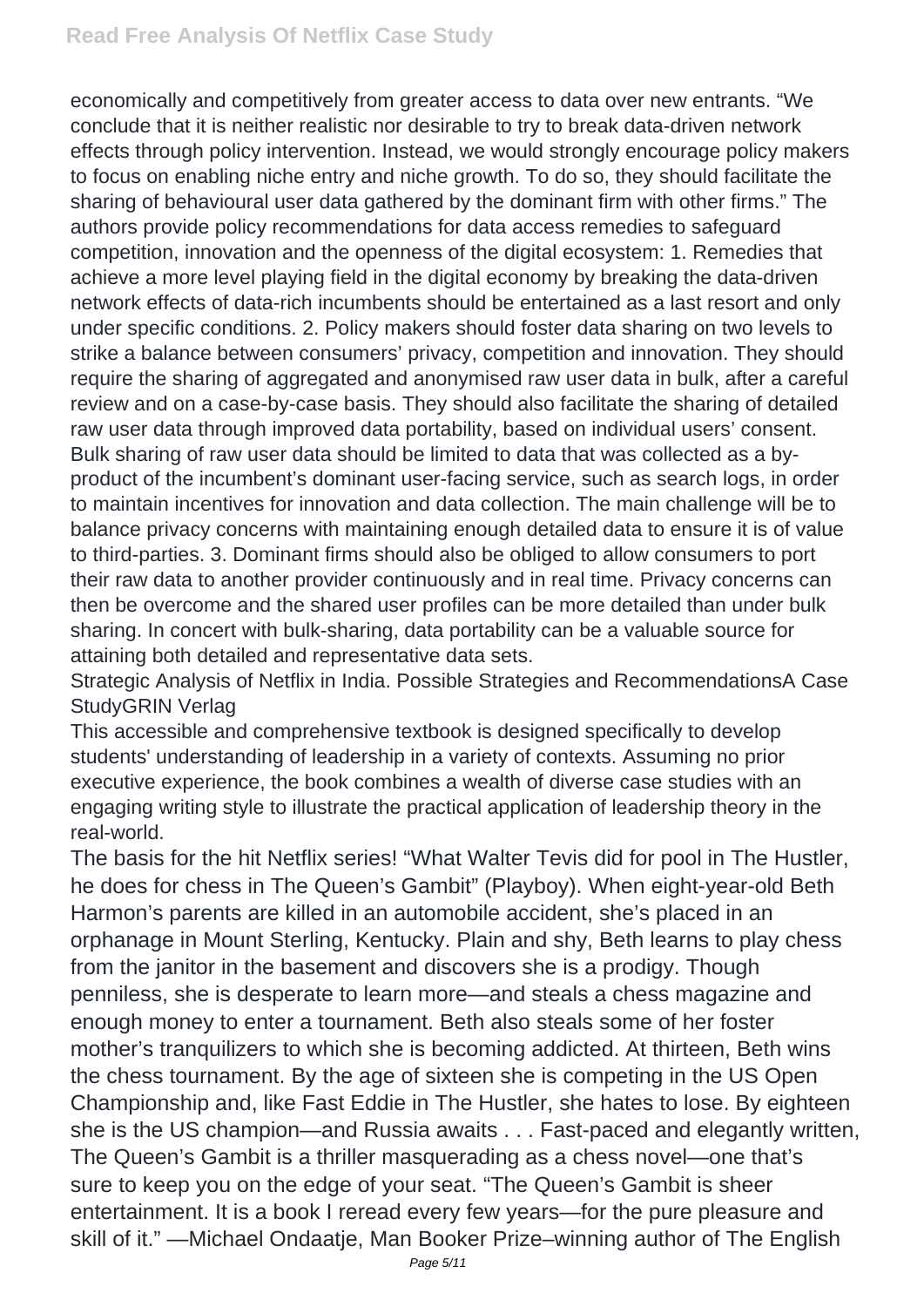## **Patient**

Research on user modeling (UM) and personalization can be traced back to the early1970s,butitwasnotuntilthemid-1980sthatthecommunityofresearchers working on user modeling and user-adaptive systems started its own series of ternational meetings on UM. After three international workshops in 1986, 1990, and 1992, User Modeling was transformed into an increasingly prominent bi- nial international conference. Its sustainability was ensured by User Modeling Inc. (http://www. um. org), a professional organization of researchers that has solicited and selectedbids to run the conference,nominated programchairs,and provided ?nancial backing to UM conferences. Between 1986 and 2007, 11 UM conferences were held (including the three workshops just mentioned), bringing together researchers from many areas and stimulating the development of the ?eld. Since the early 1990s, the rapid growth of the World Wide Web and other new platforms has populated the lives of an increasing number of people with a great variety of computing systems. This rampant growth has tended to increase the need for personalization,a topic that more and more researchersand practitiers are addressing and that has given rise to several new conferences. Among them,anotherbiennialseriesonAdaptiveHypermediaandAdaptiveWeb-Based Systems (Adaptive Hypermedia or AH for short) quickly established itself as a majorforumandsistereventtoUM,running onalternateyearswithit. Between 2000and 2008,?veAH conferenceswere held. During this period, the increasing complexity and prominence of Web systems prompted the enlargement of the list of topics covered by the AH series.

This single-volume reference provides an alternative to traditional marketing research methods handbooks, focusing entirely on the new and innovative methods and technologies that are transforming marketing research and practice. Including original contributions and case studies from leading global specialists, this handbook covers many pioneering methods, such as: Methods for the analysis of user- and customer-generated data, including opinion mining and sentiment analysis Big data Neuroscientific techniques and physiological measures Voice prints Human–computer interaction Emerging approaches such as shadowing, netnographies and ethnographies Transcending the old divisions between qualitative and quantitative research methods, this book is an essential tool for market researchers in academia and practice.

This book gathers selected research papers presented at the International Conference on Communication and Intelligent Systems (ICCIS 2019), organised by Swami Keshvanand Institute of Technology, Management & Gramothan (SKIT), Jaipur, India and Rajasthan Technical University, Kota, India on 9–10 November 2019. This book presents a collection of state-of-the-art research work involving cutting-edge technologies for communication and intelligent systems. Over the past few years, advances in artificial intelligence and machine learning have sparked new research efforts around the globe, which explore novel ways of developing intelligent systems and smart communication technologies. The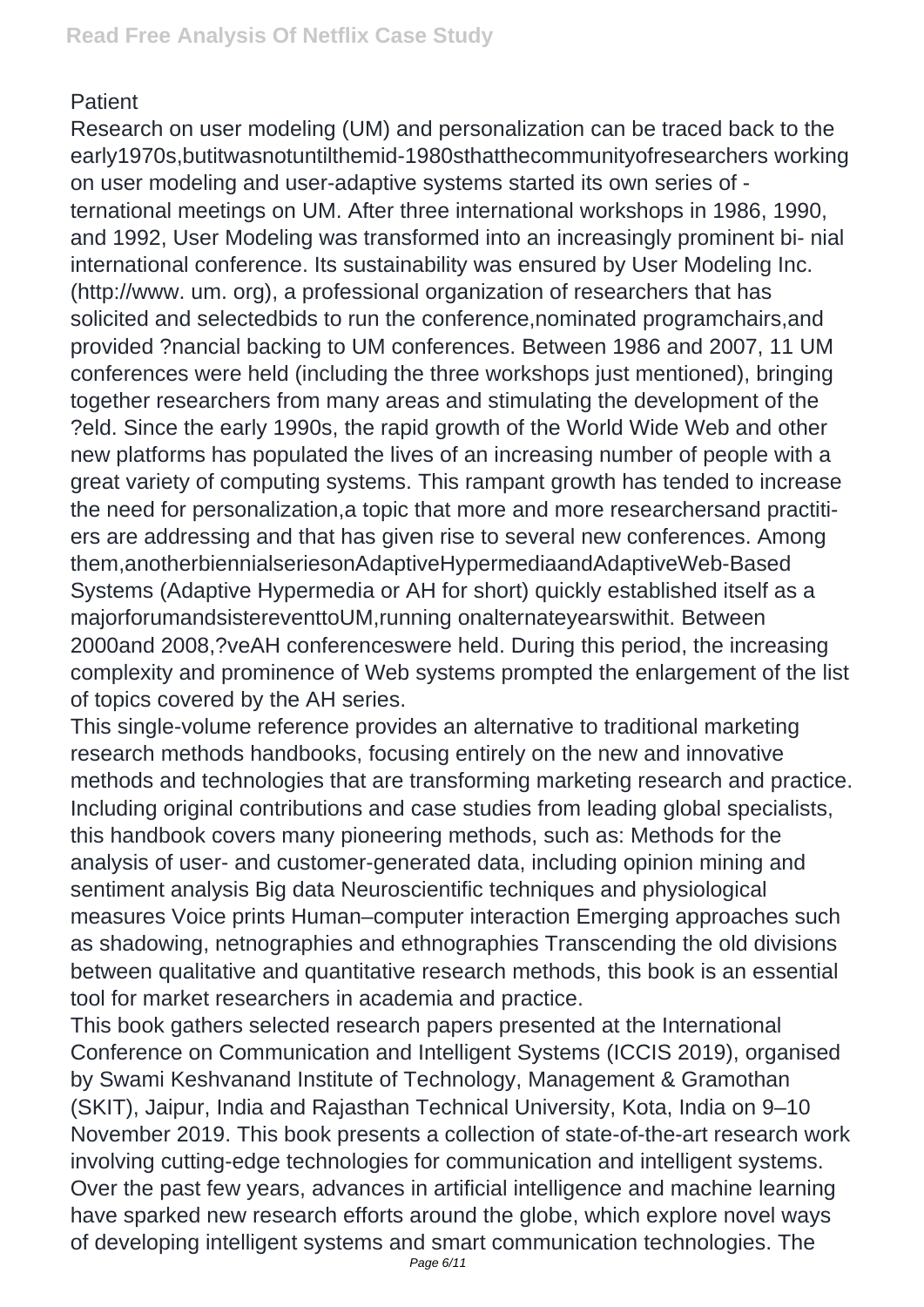book presents single- and multi-disciplinary research on these themes in order to make the latest results available in a single, readily accessible source. In the tradition of Phil Knight's Shoe Dog comes the incredible untold story of how Netflix went from concept to company-all revealed by co-founder and first CEO Marc Randolph. Once upon a time, brick-and-mortar video stores were king. Late fees were ubiquitous, video-streaming unheard was of, and widespread DVD adoption seemed about as imminent as flying cars. Indeed, these were the widely accepted laws of the land in 1997, when Marc Randolph had an idea. It was a simple thought-leveraging the internet to rent movies-and was just one of many more and far worse proposals, like personalized baseball bats and a shampoo delivery service, that Randolph would pitch to his business partner, Reed Hastings, on their commute to work each morning. But Hastings was intrigued, and the pair-with Hastings as the primary investor and Randolph as the CEO-founded a company. Now with over 150 million subscribers, Netflix's triumph feels inevitable, but the twenty first century's most disruptive start up began with few believers and calamity at every turn. From having to pitch his own mother on being an early investor, to the motel conference room that served as a first office, to server crashes on launch day, to the now-infamous meeting when Netflix brass pitched Blockbuster to acquire them, Marc Randolph's transformational journey exemplifies how anyone with grit, gut instincts and determination can change the world-even with an idea that many think will never work. What emerges,though, isn't just the inside story of one of the world's most iconic companies. Full of counter-intuitive concepts and written in binge-worthy prose, it answers some of our most fundamental questions about taking that leap of faith in business or in life: How do you begin? How do you weather disappointment and failure? How do you deal with success? What even is success? From idea generation to team building to knowing when it's time to let go, That Will Never Work is not only the ultimate follow-your-dreams parable, but also one of the most dramatic and insightful entrepreneurial stories of our time. The first half of the book presents case studies on how the pandemic has affected businesses, management and communities and share insightful stories on tough decisions during, midst, and after the shock of the pandemic. The second half of the book presents case studies on market positioning and business model transformations which provide us insight on customer loyalty and satisfaction, online reviews, and children as a growing customer group. This book comprises both research and teaching cases that offer new insights on business management.

This book gathers selected papers presented at the 2020 World Conference on Information Systems and Technologies (WorldCIST'20), held in Budva, Montenegro, from April 7 to 10, 2020. WorldCIST provides a global forum for researchers and practitioners to present and discuss recent results and innovations, current trends, professional experiences with and challenges regarding various aspects of modern information systems and technologies. The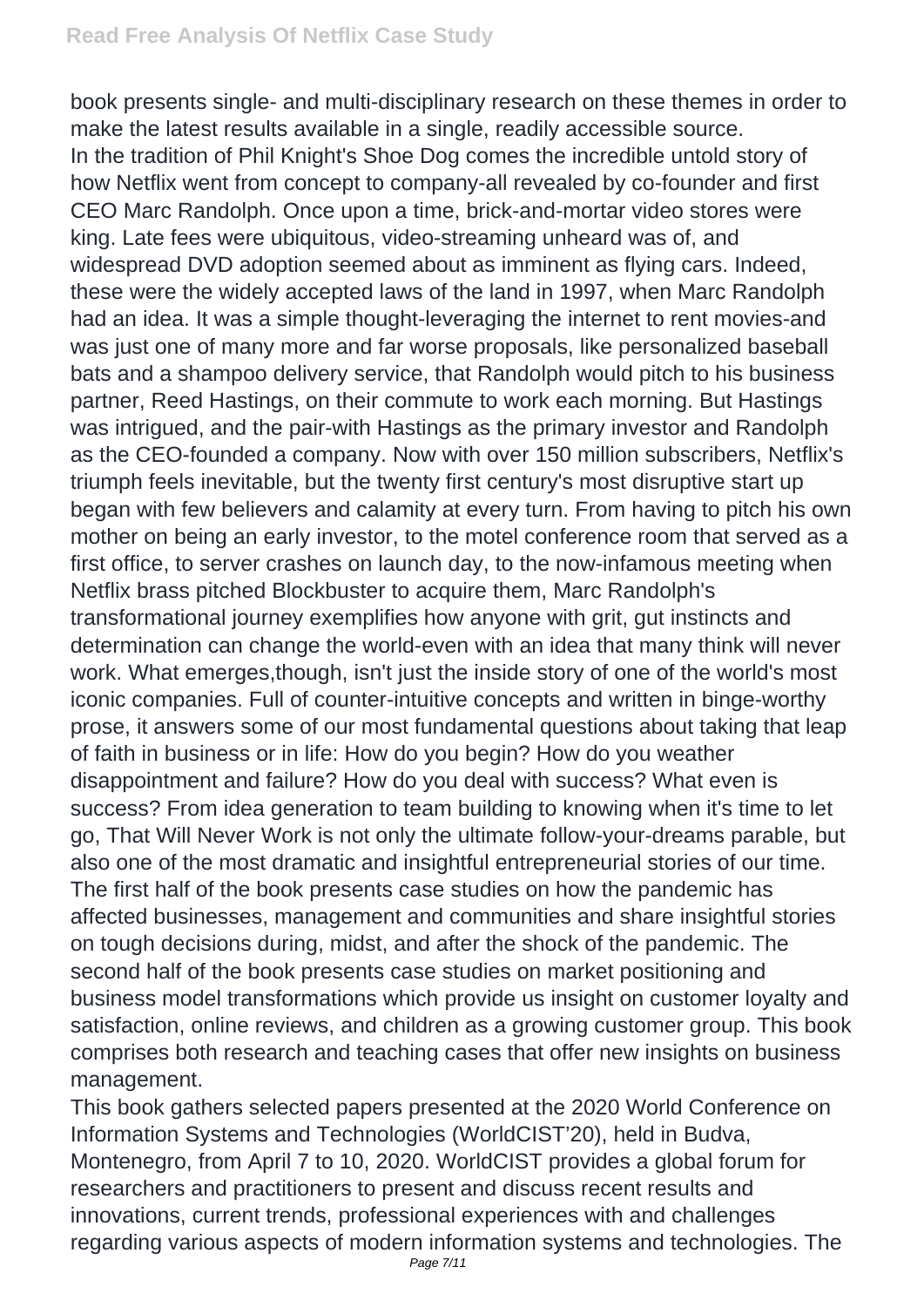main topics covered are A) Information and Knowledge Management; B) Organizational Models and Information Systems; C) Software and Systems Modeling; D) Software Systems, Architectures, Applications and Tools; E) Multimedia Systems and Applications; F) Computer Networks, Mobility and Pervasive Systems; G) Intelligent and Decision Support Systems; H) Big Data Analytics and Applications; I) Human–Computer Interaction; J) Ethics, Computers & Security; K) Health Informatics; L) Information Technologies in Education; M) Information Technologies in Radiocommunications; and N) Technologies for Biomedical Applications.

This volume constitutes the proceedings of the 11th IFIP WG 8.1 Conference on the Practice of Enterprise Modeling held in October/November 12018 in Vienna, Austria. The conference was created by the International Federation for Information Processing (IFIP) Working Group 8.1 to offer a forum for knowledge transfer and experience sharing between the academic and practitioner communities. The 21 full papers and 5 short papers accepted were carefully reviewed and selected from 64 submissions. They are grouped by the following topics: business process modeling, model derivation; collaboration modeling; reviews and analyses of modeling methods; semantics and reasoning, experience reports; and teaching challenges.

Tomorrow's customers need to be targeted today! With emerging technology transforming customer expectations, it's more important than ever to keep a laser focus on the experience companies provide their customers. In The Customer of the Future, customer experience futurist Blake Morgan outlines ten easy-to-follow customer experience guidelines that integrate emerging technologies with effective strategies to combat disconnected processes, silo mentalities, and a lack of buyer perspective. Tomorrow's customers will insist on experiences that make their lives significantly easier and better. Companies will win their business not by just proclaiming that customer experience is a priority but by embedding a customer focus into every aspect of their operations. They'll understand how emerging technologies like artificial intelligence (AI), automation, and analytics are changing the game and craft a strategy to integrate them into their products and processes. The Customer of the Future explains how today's customers are already demanding frictionless, personalized, ondemand experiences from their products and services, and companies that don't adapt to these new expectations won't last. This book prepares your organization for these increasing demands by helping you do the following: Learn the ten defining strategies for a customer experience–focused company. Implement new techniques to shift the entire company from being product-focused to being customer-focused. Gain insights through case studies and examples on how the world's most innovative companies are offering new and compelling customer experiences. Craft a leadership development and culture plan to create lasting change at your organization.

Business model innovations are conceived and implemented by a special type of entrepreneur: business model pioneers. This book presents 14 compelling case studies of business model pioneers and their companies, who have successfully introduced new business ideas to the market. The examples range from industries such as retail, media and entertainment to services and industrial projects. For each example, the Page 8/11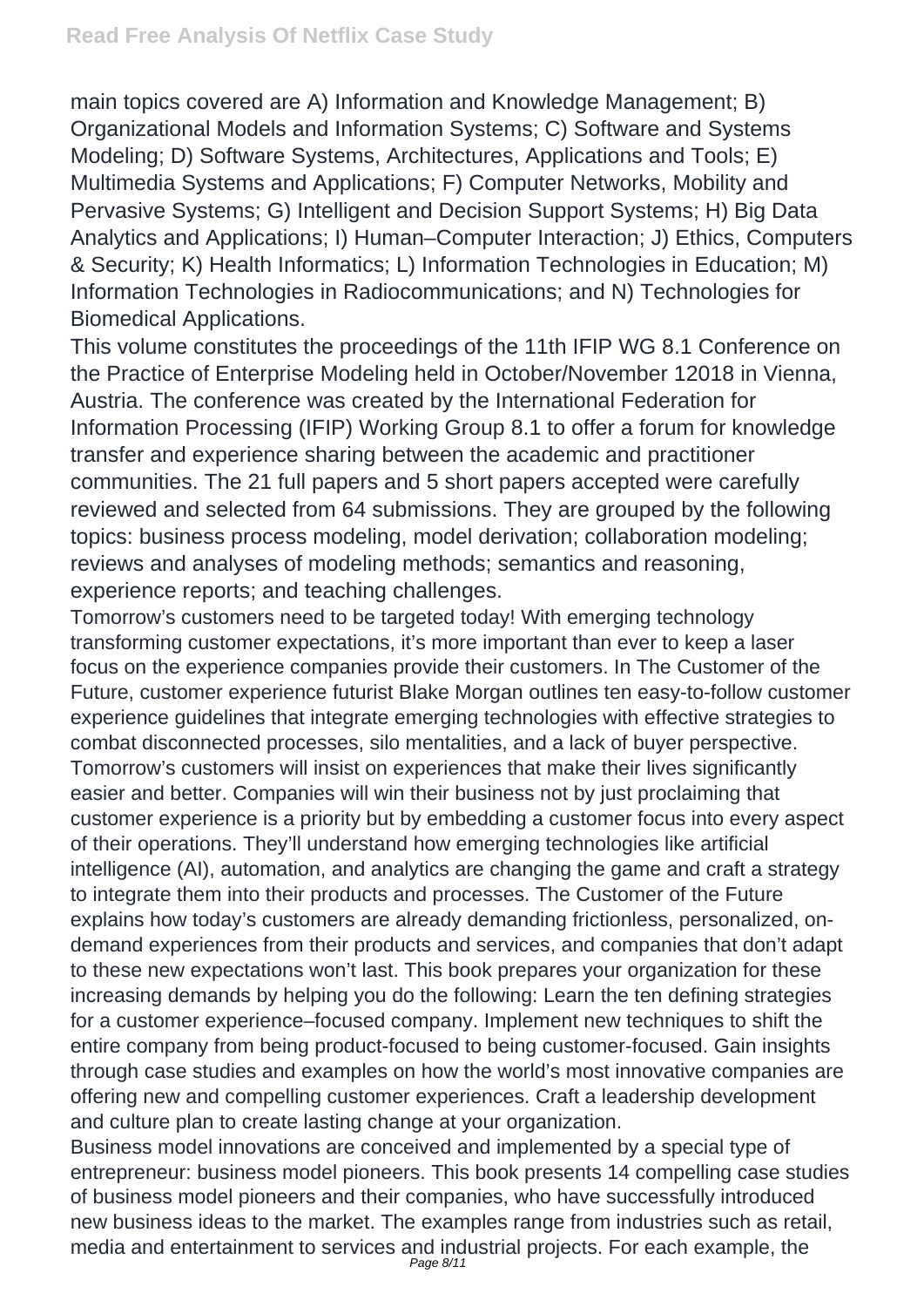book provides information on the market environment at the time of launch and illustrates the driving forces behind these business models. Moreover, current market developments are highlighted and linked to the evolution of the business models. Lastly, the authors present the profile of a typical business model pioneer. Algorithmic recommender systems, deployed by media companies to suggest content based on users' viewing histories, have inspired hopes for personalized, curated media but also dire warnings of filter bubbles and media homogeneity. Curiously, both proponents and detractors assume that recommender systems for choosing films and series are novel, effective, and widely used. Scrutinizing the world's most subscribed streaming service, Netflix, this book challenges that consensus. Investigating real-life users, marketing rhetoric, technical processes, business models, and historical antecedents, Mattias Frey demonstrates that these choice aids are neither as revolutionary nor as alarming as their celebrants and critics maintain—and neither as trusted nor as widely used. Netflix Recommends brings to light the constellations of sources that real viewers use to choose films and series in the digital age and argues that although some lament AI's hostile takeover of humanistic cultures, the thirst for filters, curators, and critics is stronger than ever.

"The Netflix Effect examines the scope and influence of Netflix, a company at the forefront of the changing relationships between media and technology"--

When an investor believes a stock is overvalued and will soon drop in price, he might decide to "short" it. First, he borrows an amount of the stock, and then sells it. He waits for the stock to tank before buying back the same amount of shares at a deflated price. After returning the shares to his lender, he pockets the difference—unless any one of several hard-to-predict variables interferes, and the stock fails to drop. Since these variables are so hard to predict, short selling is difficult for even seasoned investors. It takes great talent and experience to isolate the best short ideas for falling stocks—skills Amit Kumar developed and honed over decades of market analysis and trading. This book shares his short-selling framework, built on themes common to falling stocks and the market's endemic strengths and cycles. Featuring key case studies and exclusive interviews with successful fund managers Bill Ackman (Pershing Square Capital Management) and Mark Roberts (Off Wall Street Consulting Group), Kumar shows investors how to avoid traps and profit from well-researched short ideas. Investors may not always act on short ideas, but they can avoid losses by using Kumar's framework to identify overvalued stocks. Professionals and amateur investors alike will benefit from this fundamental research approach, which transforms short selling into a long-term strategy.

Innovations and developments in technology have laid the foundations for an economy based on digital goods and services the digital economy. This book invites students and practitioners, to take an in-depth look at the impact that technological innovations such as social media, cryptocurrencies, crowdsourcing, and even online gaming is having on today's business landscape. Learn about the various business models available for the digital economy, including the business models used by Bitcoin, Spotify, Wikipedia, World of Warcraft, Facebook, and Airbnb. This book details the evolution of contemporary economics within the digital stratosphere and highlights the complex ecosystem that makes up the field of digital economics. The foundational text with case studies is also peppered with anecdotes on the various technological innovations which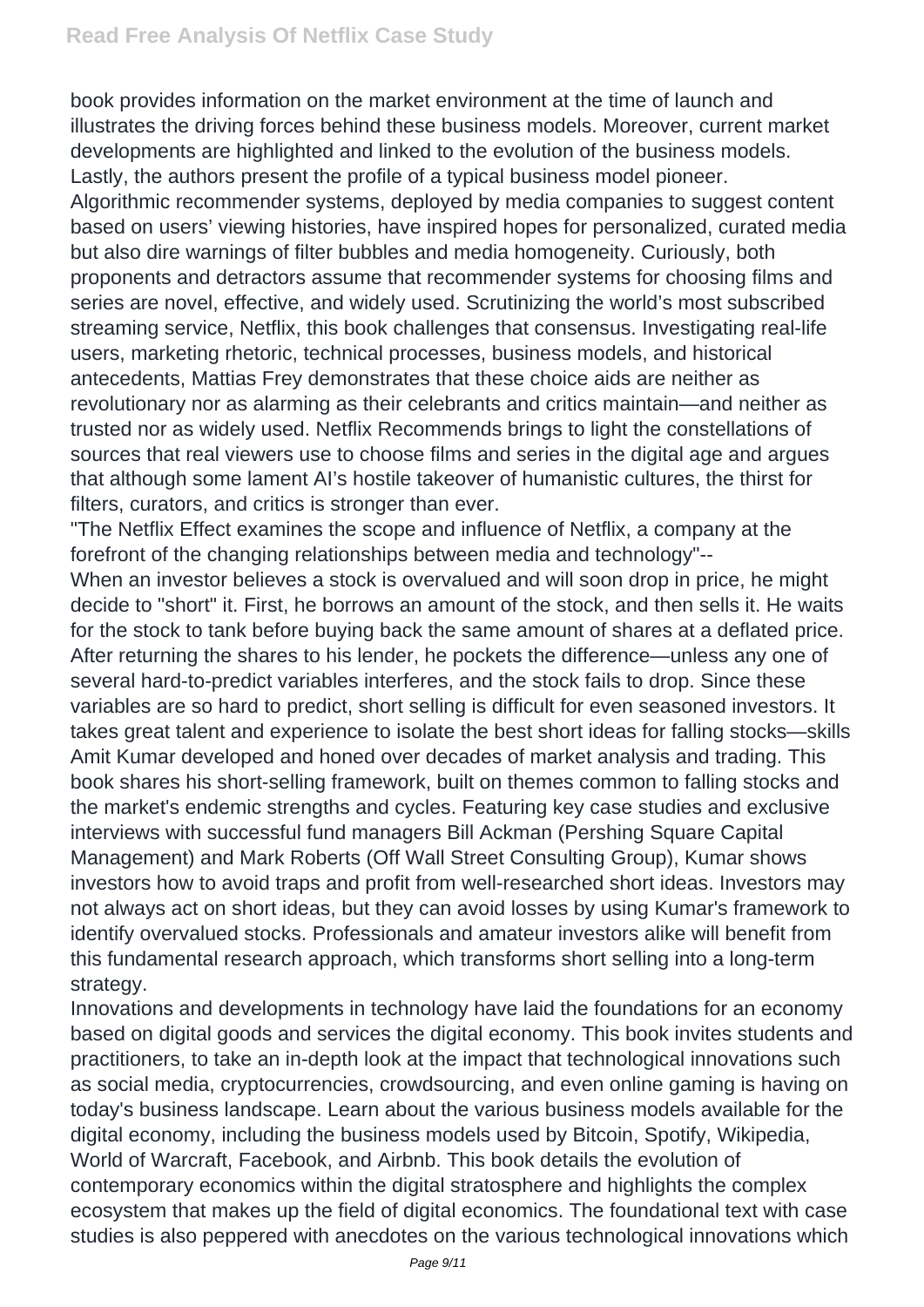have shaped markets throughout history. The authors provide several models and tools that are essential for analysis, as well as activities that will allow the reader to reflect, analyze, and apply the knowledge and tools presented in each chapter. Introduction to Digital Economics is a definitive guide to the complexities and nuances of this burgeoning and fascinating field of study.

Considering the way that E-Commerce helps in encouraging a positive business and regulatory condition, the book investigates the mechanics and usual ways of doing things of E-Commerce. Additionally, it demonstrates how different components identified with E-Commerce add to the development of a lively and dynamic electronic network, bringing about financial and economic growth. It covers a wide range of issues under the umbrella of E-Commerce and the information based economy. In doing as such, it dives deep into the applicable issues and incorporates all advances associated with it.

This book deals with the various ways Netflix reconceptualises television as part of the process of TV IV. As television continues to undergo a myriad of significant changes, Netflix has proven itself to be the dominant force in this development, simultaneously driving a number of these changes and challenging television's existing institutional structures. This comprehensive study explores the pre-history of Netflix, the role of binge-watching in its organisation and marketing, and Netflix's position as a transnational broadcaster. It also examines different concepts of control and the role these play in the history of ancillary technologies, from the remote control to bingewatching as Netflix's iteration of giving control to the viewers. By focusing on Netflix's relationship with the linear television schedule, its negotiations of quality and marketing, as well as the way Netflix integrates into national media systems, Netflix and the Reinvention of Television illuminates the importance of Netflix's role within the processes of TV IV.

Along with its interrelated companion volume, The Content, Impact, and Regulation of Streaming Video, this book covers the next generation of TV—streaming online video, with details about its present and a broad perspective on the future. It reviews the new technical elements that are emerging, both in hardware and software, their long-term trend, and the implications. It discusses the emerging 'media cloud' of video and infrastructure platforms, and the organizational form of such TV.

As media evolves with technological improvement, communication changes alongside it. In particular, storytelling and narrative structure have adapted to the new digital landscape, allowing creators to weave immersive and enticing experiences that captivate viewers. These experiences have great potential in marketing and advertising, but the medium?s methods are so young that their potential and effectiveness is not yet fully understood. Handbook of Research on Transmedia Storytelling, Audience Engagement, and Business Strategies is a collection of innovative research that explores transmedia storytelling and digital marketing strategies in relation to audience engagement. Highlighting a wide range of topics including promotion strategies, business models, and prosumers and influencers, this book is ideally designed for digital creators, advertisers, marketers, consumer analysts, media professionals, entrepreneurs, managers, executives, researchers, academicians, and students. "This collection explores the current wave of US/UK television dramas, focusing on industry strategies, performance styles, issues of 'quality,' and audience receptions. It